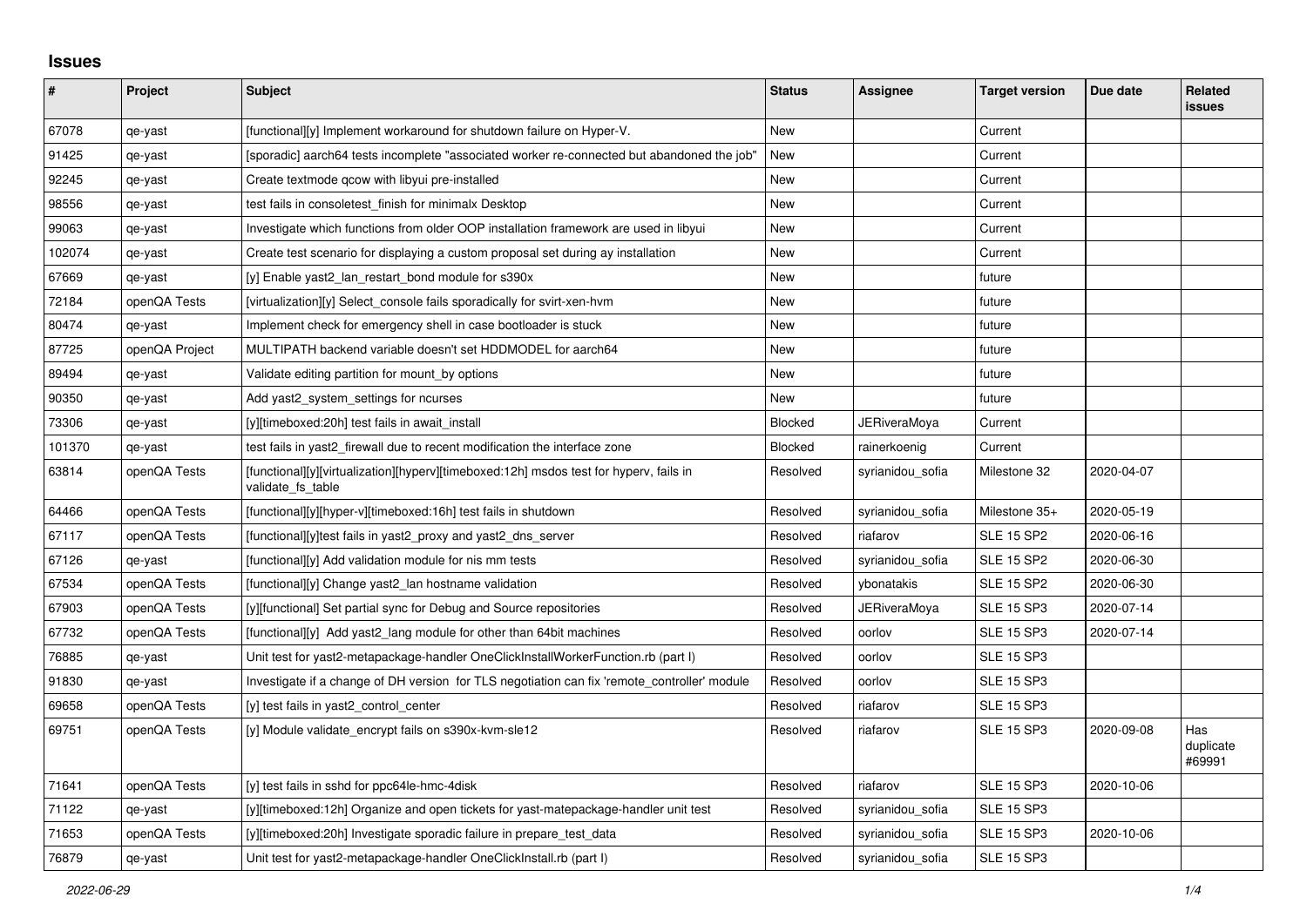| $\vert$ # | <b>Project</b> | <b>Subject</b>                                                                           | <b>Status</b> | <b>Assignee</b>     | <b>Target version</b> | Due date   | Related<br><b>issues</b>                                                                           |
|-----------|----------------|------------------------------------------------------------------------------------------|---------------|---------------------|-----------------------|------------|----------------------------------------------------------------------------------------------------|
| 80216     | qe-yast        | Adjust home encrypted scenario for the UI changes in the Expert Partitioner              | Resolved      | syrianidou_sofia    | <b>SLE 15 SP3</b>     |            |                                                                                                    |
| 69754     | openQA Tests   | [y][u] tests fail in bootloader start for ppc64le - PowerVM workers not available        | Resolved      | szarate             | <b>SLE 15 SP3</b>     |            | Related to<br>#69406,<br>Related to<br>#68980,<br>Related to<br>#68977, Has<br>duplicate<br>#70474 |
| 69655     | qe-yast        | [y][timeboxed:12h] Modify check in autoyast installation test                            | Resolved      | vbonatakis          | <b>SLE 15 SP3</b>     | 2020-10-06 |                                                                                                    |
| 67120     | openQA Tests   | [functional][y]test fails in zypper ref while trying to use root-virtio-console.         | Resolved      | dzedro              |                       | 2020-06-16 | Related to<br>#67174                                                                               |
| 67537     | openQA Project | [tools] Not possible to change hostname on Xen tests.                                    | Resolved      | okurz               |                       | 2020-06-20 |                                                                                                    |
| 67822     | openQA Project | [tools] When using refspec for svirt-xen-hvm, openQA-SUT-2 fails                         | Resolved      | okurz               |                       | 2020-06-23 |                                                                                                    |
| 64204     | openQA Tests   | [functional][y] test fails in yast2 lan restart                                          | Resolved      | syrianidou sofia    |                       | 2020-03-10 |                                                                                                    |
| 64325     | openQA Tests   | [functional][y] Add check in autoyast installation test with wrong autoyast profile path | Resolved      | syrianidou_sofia    |                       | 2020-05-05 |                                                                                                    |
| 90851     | qe-yast        | SLE 15 SP3 Release Candidate 2 exploratory testing                                       | Resolved      | syrianidou_sofia    |                       |            |                                                                                                    |
| 62243     | openQA Project | After latest updates, openQA has problematic behavior on Dell Precision 5810             | Resolved      | okurz               | Done                  |            | Related to<br>#62015,<br>Copied to<br>#62567                                                       |
| 81310     | qe-yast        | [sporadic][timeboxed:10h] test fails in mediacheck on svirt uefi                         | Resolved      | oorlov              | future                |            |                                                                                                    |
| 64688     | openQA Tests   | [functional][y] Travis check detect_unused_modules is taking 4 minutes to be completed.  | Resolved      | riafarov            | future                | 2020-06-02 |                                                                                                    |
| 69634     | qe-yast        | [y][timeboxed:24h] Add unit test for yast-metapackage-handler                            | Resolved      | syrianidou_sofia    | future                |            |                                                                                                    |
| 76882     | qe-yast        | Unit test for yast2-metapackage-handler OneClickInstall.rb (part II)                     | Resolved      | syrianidou sofia    | future                |            |                                                                                                    |
| 69313     | openQA Project | When using refspec for ppc for a particular job, PRODUCTDIR is set wrong                 | Resolved      | Xiaojing_liu        | Ready                 |            |                                                                                                    |
| 71116     | qe-yast        | [y] Add OpenQA test for OneClickInstall                                                  | Closed        | <b>JERiveraMoya</b> | <b>SLE 15 SP3</b>     |            |                                                                                                    |
| 75424     | qe-yast        | [sporadic] test fails in force scheduled tasks                                           | Closed        | <b>JERiveraMoya</b> | <b>SLE 15 SP3</b>     |            |                                                                                                    |
| 80272     | qe-yast        | Adapt yast2_expert_partitioner (before: yast2_storage_ng) in ppc64le to use libyui       | Closed        | JERiveraMoya        | <b>SLE 15 SP3</b>     |            | Blocked by<br>#80840                                                                               |
| 93029     | qe-yast        | Implement test module for Product selection using LibyuiClient in YaST Job Group         | Closed        | <b>JERiveraMoya</b> | <b>SLE 15 SP3</b>     |            |                                                                                                    |
| 73471     | qe-yast        | Enable yast2 firstboot in textmode                                                       | Closed        | JRivrain            | <b>SLE 15 SP3</b>     |            |                                                                                                    |
| 73474     | qe-yast        | Add more modules to yast2 firstboot                                                      | Closed        | <b>JRivrain</b>     | <b>SLE 15 SP3</b>     |            |                                                                                                    |
| 73477     | qe-yast        | Modify firstboot configuration for yast2 firstboot custom                                | Closed        | JRivrain            | <b>SLE 15 SP3</b>     |            |                                                                                                    |
| 80206     | qe-yast        | Adjust msdos scenario for the UI changes in the Expert Partitioner                       | Closed        | <b>JRivrain</b>     | <b>SLE 15 SP3</b>     |            |                                                                                                    |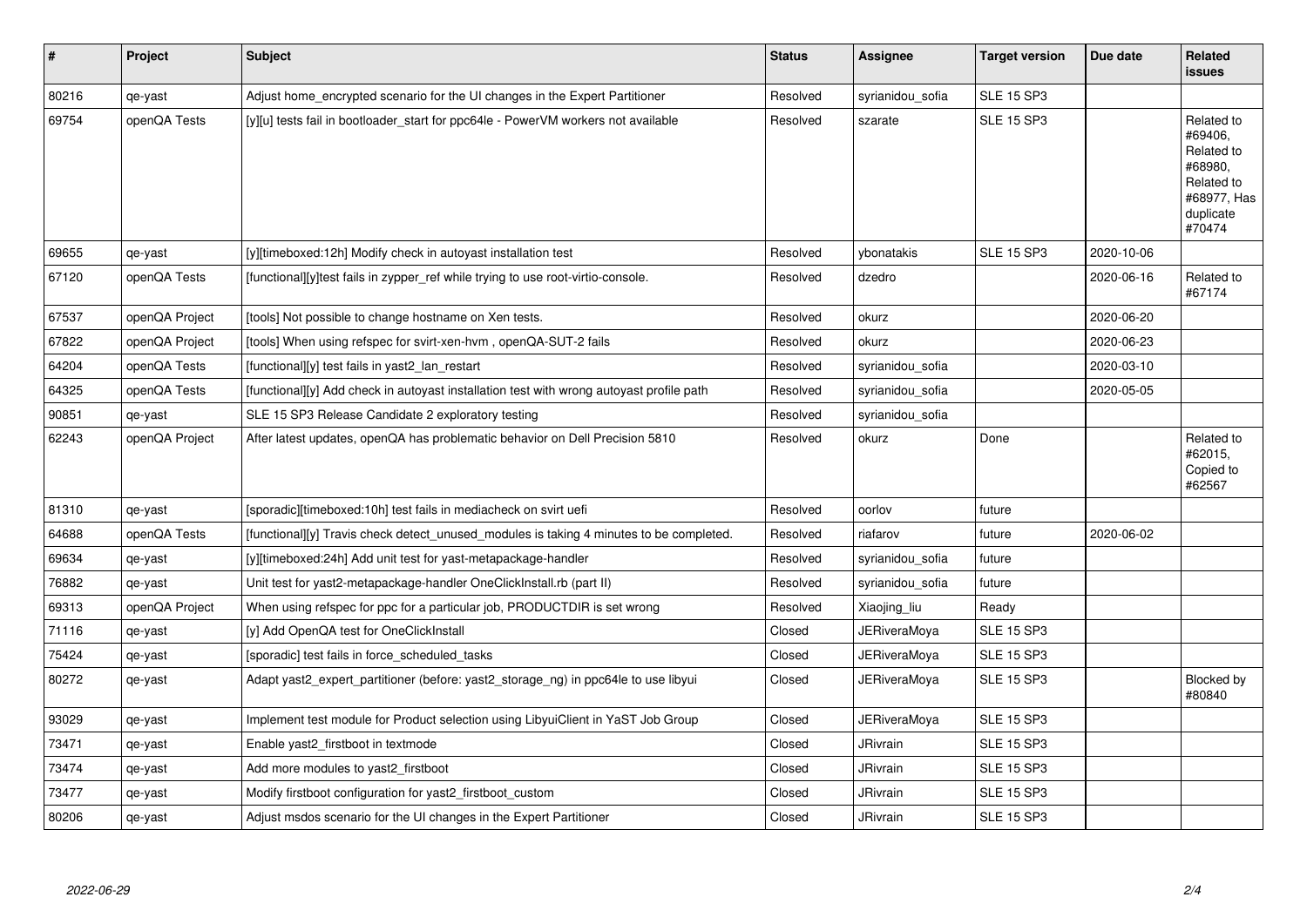| #      | Project | <b>Subject</b>                                                                                                 | <b>Status</b> | <b>Assignee</b>     | <b>Target version</b> | Due date   | Related<br>issues                             |
|--------|---------|----------------------------------------------------------------------------------------------------------------|---------------|---------------------|-----------------------|------------|-----------------------------------------------|
| 93641  | qe-yast | Create schedules for opensuse test suites                                                                      | Closed        | JRivrain            | <b>SLE 15 SP3</b>     |            | Related to<br>#94069,<br>Related to<br>#92479 |
| 87646  | qe-yast | Create autoyast test using btrfs quota limit                                                                   | Closed        | oorlov              | <b>SLE 15 SP3</b>     |            |                                               |
| 73363  | qe-yast | sporadic failure for btrfs_libstorage-ng@64bit-ipmi                                                            | Closed        | riafarov            | <b>SLE 15 SP3</b>     |            |                                               |
| 73642  | qe-yast | Modify allmodules+allpatterns+registration test suite                                                          | Closed        | riafarov            | <b>SLE 15 SP3</b>     |            | Related to<br>#73645                          |
| 80204  | qe-yast | Adjust lvm+resize_root scenario for the UI changes in the Expert Partitioner                                   | Closed        | riafarov            | <b>SLE 15 SP3</b>     |            |                                               |
| 80276  | qe-yast | [sporadic][timeboxed:12h] autoyast_reinstall@s390x-kvm-sle12 fails in installation                             | Closed        | riafarov            | <b>SLE 15 SP3</b>     |            |                                               |
| 89932  | qe-yast | [sporadic] stabilize partitioning_firstdisk                                                                    | Closed        | riafarov            | <b>SLE 15 SP3</b>     |            |                                               |
| 91130  | qe-yast | Use libyui for btrfs_libstorage-ng ipmi and zVM                                                                | Closed        | riafarov            | <b>SLE 15 SP3</b>     |            |                                               |
| 91350  | qe-yast | [timeboxed:16h][sporadic] test fails in verify_undelete_snapshots                                              | Closed        | riafarov            | <b>SLE 15 SP3</b>     |            |                                               |
| 76888  | qe-yast | Unit test for yast2-metapackage-handler OneClickInstallWorkerFunction.rb (part II)                             | Closed        | syrianidou_sofia    | <b>SLE 15 SP3</b>     |            |                                               |
| 88480  | qe-yast | [sporadic] boot_encrypt doesn't unlock encrypted disk for cryptlvm@ppc64le                                     | Closed        | syrianidou_sofia    | <b>SLE 15 SP3</b>     |            |                                               |
| 93032  | qe-yast | Use accept_license module with libyui-rest-api in all test suites in YaST, TW and Leap 15<br><b>Job Groups</b> | Closed        | syrianidou_sofia    | <b>SLE 15 SP3</b>     |            |                                               |
| 93411  | qe-yast | Create test cases for Language, Keyboard and Product Selection                                                 | Closed        | syrianidou_sofia    | <b>SLE 15 SP3</b>     |            |                                               |
| 102638 | qe-yast | Investigate black screen between lockscreen                                                                    | Closed        | dzedro              | Current               |            |                                               |
| 97325  | qe-yast | Collect logs in autoyast_reinstall when failing detecting disk after installation                              | Closed        | geor                | Current               |            |                                               |
| 97766  | qe-yast | Adapt the order of activation for ZFCP with client for libyui-rest-api                                         | Closed        | geor                | Current               |            | Related to<br>#98811                          |
| 95392  | qe-yast | Expand functionality of prepare_profile module                                                                 | Closed        | <b>JERiveraMoya</b> | Current               |            |                                               |
| 97319  | qe-yast | tests fail for ppc installation at different points                                                            | Closed        | JERiveraMoya        | Current               |            |                                               |
| 97331  | qe-yast | [timebox: 24h] Investigate failure in rebootmgr                                                                | Closed        | <b>JERiveraMoya</b> | Current               |            | Related to<br>#98832                          |
| 97760  | qe-yast | Rewrite workaround for scrolling for bsc#1189550                                                               | Closed        | JERiveraMoya        | Current               |            |                                               |
| 102515 | qe-yast | validate_self_update greps only in /var/log/y2log and misses compressed logs                                   | Closed        | JERiveraMoya        | Current               |            |                                               |
| 97316  | qe-yast | test fails in releasenotes origin                                                                              | Closed        | rainerkoenig        | Current               | 2021-09-23 |                                               |
| 95542  | qe-yast | test fails in yast2_kdump                                                                                      | Closed        | syrianidou_sofia    | Current               |            |                                               |
| 95551  | qe-yast | autologin yast test fails in first boot                                                                        | Closed        | syrianidou_sofia    | Current               |            |                                               |
| 97709  | qe-yast | [sporadic] accept_timezone_configuration fails to navigate next screen                                         | Closed        | syrianidou_sofia    | Current               |            |                                               |
| 91677  | qe-yast | [sporadic] test fails in validate_fs_table                                                                     | Rejected      |                     | <b>SLE 15 SP3</b>     |            | Related to<br>#91755                          |
| 73096  | qe-yast | [sporadic] msdos test fails in validate_fs_table                                                               | Rejected      | JRivrain            | <b>SLE 15 SP3</b>     |            |                                               |